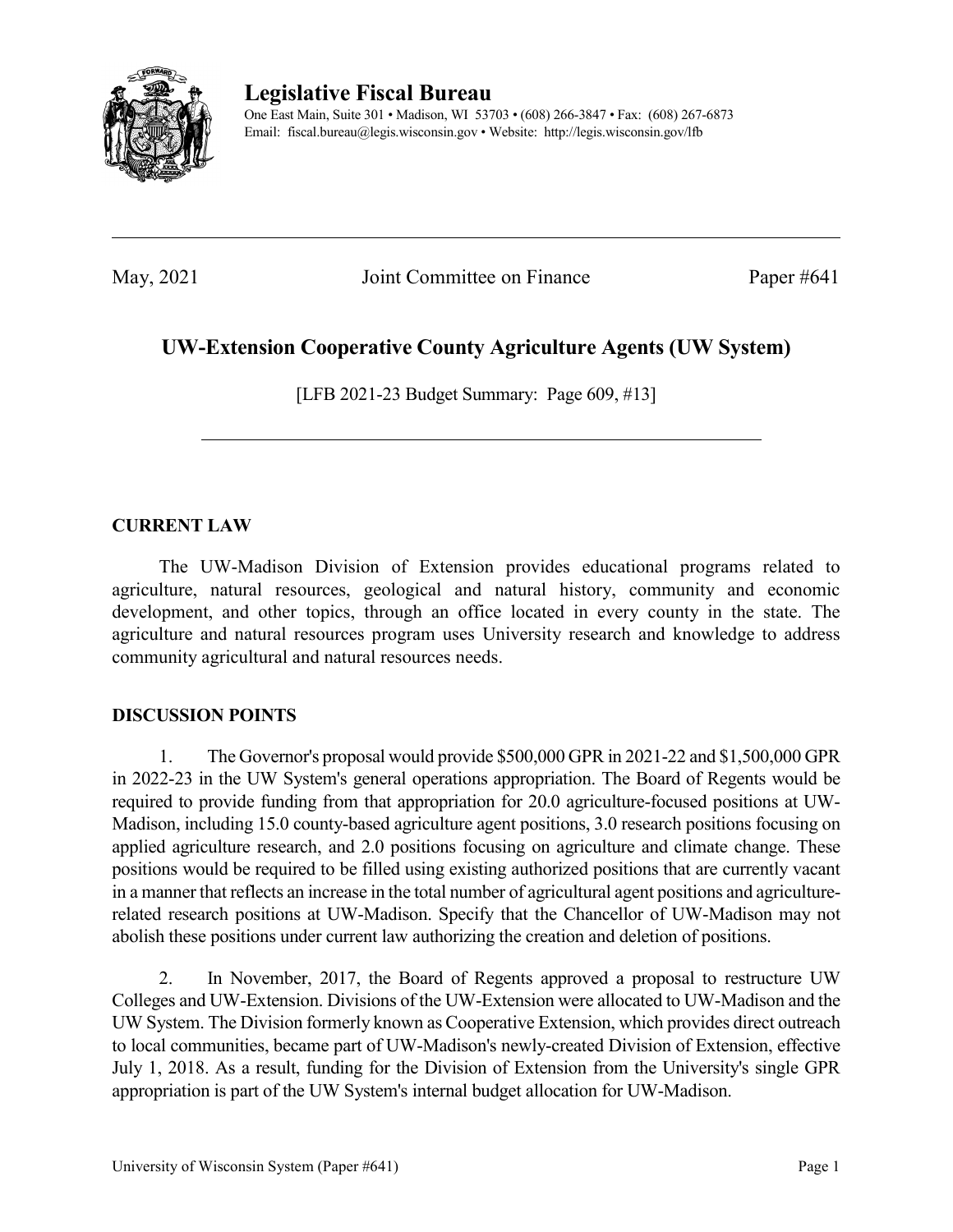3. The Division of Extension provides outreach from the University to local citizens and communities, with institutes focusing on agriculture, community development, health and well-being, human development and relationships, natural resources, and positive youth development. As part of the agriculture institute, educators work in local communities through activities such as working directly with farmers and other agricultural producers, speaking to civic groups and county boards, facilitating meetings, and providing information publicly through newspapers, radio, or television programs. Educators provide information on topics including safe and healthy agricultural practices, farm profitability, farm succession and planning, using resources in a sustainable way, and best practices for growing various crops.

4. Under 2015 Act 55, the UW System's GPR general program operations appropriation was reduced by \$125 million GPR annually, with \$100 million GPR of that reduction ongoing. Extension funding was reduced by \$4.6 million in 2015-16 compared to 2014-15. During the 2019- 21 biennium, UW System required Division of Extension to contribute \$1.7 million GPR for the Department of Administration's required \$86 million UW System lapses.

5. In 2021-22, the Division of Extension's budget totals approximately \$63.2 million, with funding sources including state, federal, and local dollars, as well as gifts and grants. Of that amount, \$53 million is used for salary, wages, and fringe benefits for staff located on UW campuses and in local county offices.

6. The Division of Extension budgeted \$3.5 million for salaries for agriculture agents and educators in 2020-21, using a combination of state and federal funds. (Another \$6.7 million is allocated for agriculture-related integrated specialists, who are located on a UW campus and may conduct research and teaching in the area of agriculture, in addition to outreach applying that research directly to local communities.) Counties also provide a portion of the funding for county-based educators, equal to approximately 41% of total funding for educators.

7. As of April, 2021, 52.14 full-time equivalent (FTE) agricultural educators are working in 56 of Wisconsin's 72 counties. The Division of Extension director noted that there has been a hiring freeze for the past year due to the COVID-19 pandemic. Some educators work part-time in more than one county; in those cases, the county portion of the funding is split between counties. Extension staff indicate that currently, there is not sufficient funding in the budget to provide an agricultural agent or educator in every county.

8. Of the 20 required reallocated vacant positions, 15 would be county agriculture educator positions, and the remaining five would be research positions. The UW Extension Director indicates the five researchers would be located at UW-Madison and would conduct research, direct programming to constituents, and support county educators and their programming across the state. Three of the positions would be integrated extension faculty specialists in the College of Agricultural and Life Sciences and two would be statewide specialists in the Division of Extension. According to the Division of Extension Director, it would take at least six months to recruit employees to fill these positions and Extension would plan to reallocate some federal funding under the Smith Lever Act to make up for any shortfalls in funding for the positions.

9. The Governor's proposal would create a number of statutory requirements for the Board